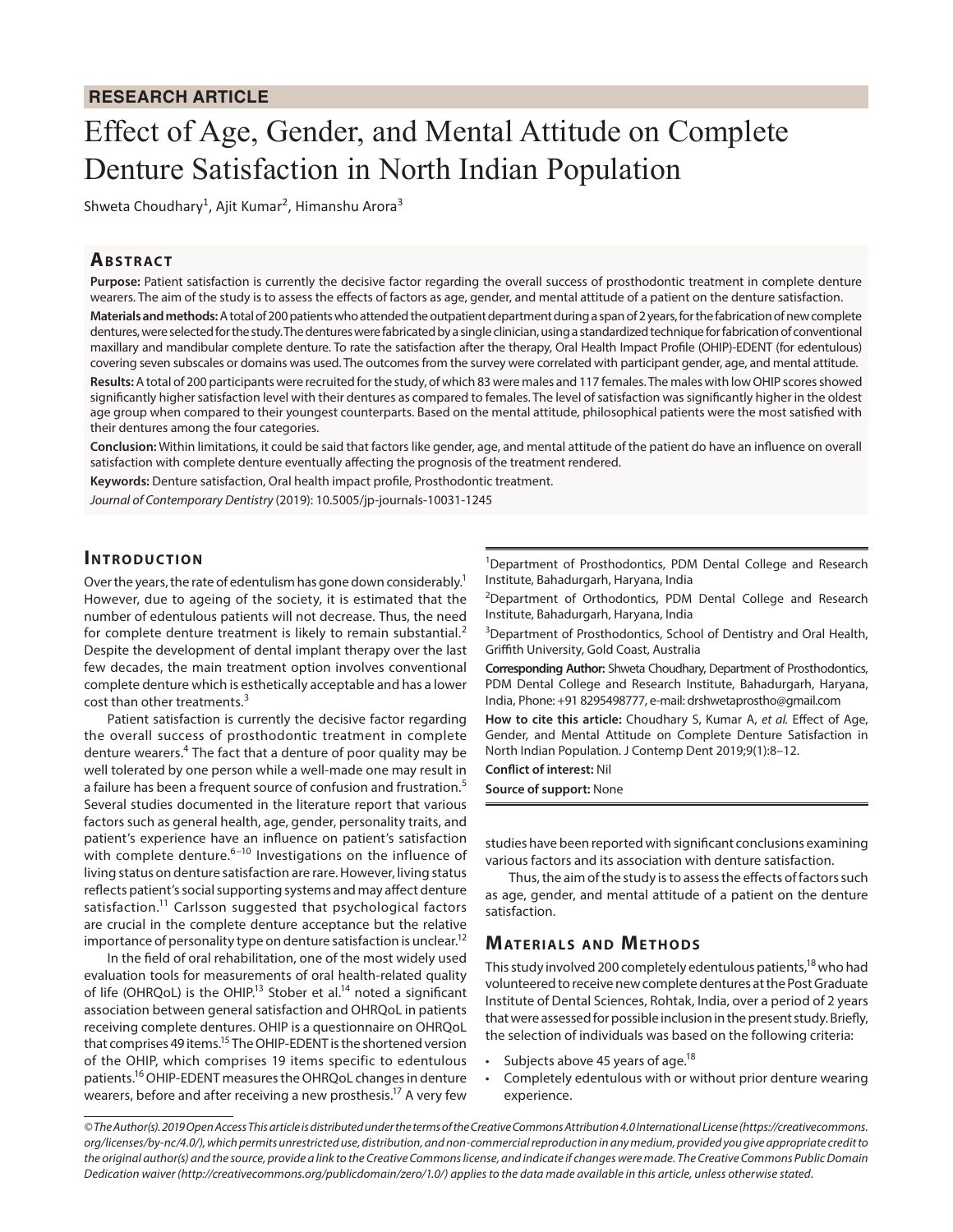- In good health to avoid the influence of medical problems on their satisfaction with dentures (ASA classes I and II).<sup>19</sup>
- Ability to answer questions.

The patients who met the eligibility criteria mentioned above participated in the study and consent was obtained from them. A routine case history was recorded and complete oral health examination was done. The participants were assessed for mental attitude using structured questionnaire<sup>17,20</sup> and were grouped based on the House classification.<sup>21,22</sup>

Participants were categorized for data processing as follows:

- I. Based on gender: 1: male and 2: female
- II. Based on age: 1: 45–54 years; 2: 55–64 years; 3: 65 years and above
- III. Based on mental attitude: 1: philosophical; 2: exacting; 3: hysterical; 4: indifferent

The dentures were fabricated by a single clinician, using a standardized technique for fabrication of conventional maxillary and mandibular complete denture. The technique involved primary and secondary impressions made with DPI Pinnacle impression compound (DPI, Mumbai, India) and Neogenate impression paste (Septodont, Saint-Maur-des-Fossés, France), respectively. The denture bases with occlusal rims were mounted in centric relation at a predetermined occlusal vertical dimension on mean value articulators. The dentures were tried in and then inserted followed by denture adjustment. The clinician who fabricated was blinded regarding dentures while evaluating for patient's satisfaction. To rate the satisfaction after the therapy, OHIP-EDENT covering seven subscales or domains was used (Table  $1$ ).<sup>23</sup>

A total of 19 question items covering seven factors addressing (a) functional limitation, (b) physical pain, (c) psychological discomfort, (d) physical disability, (f) psychological disability, (g) social disability, and (h) handicap were assessed.

The questionnaire was applied by one clinician. To make it easier for the patient, a choice of only three answers was given: (0) never; (1) sometimes; (2) almost always. $^{24}$  The lowest score represents higher satisfaction and better QoL after wearing a complete denture. Subjects were evaluated through the questionnaire after 7 days, 1 month, and 3 months of postinsertion visit. Recalls of the patients were done through phone calls and recall letters were also posted to the participants. As no invasive intervention was a part of the research, an ethical approval was not sought for this study.

The data collected were statistically analyzed. All values were reported as mean  $\pm$  standard deviation. For an intergroup comparison, an unpaired Student *t* test was utilized, while analysis of variance ANOVA followed by Tukey honestly significant difference (HSD) *post hoc* test used for multigroup comparisons. For all analyses, the level of significance was set at *p* < 0.05. All analyses were performed using SPSS (Version 22.0, SPSS Inc.; IBM Corporation, Chicago, IL, USA).

# **RESULTS**

A total of 200 participants were recruited for the study, of which 83 were males and 117 females. Per the House classification, a majority of them (126 participants) belonged to the philosophical group. The exacting and indifferent groups had 48 and 22 participants, respectively. Only four participants were found to have a hysterical mindset. The overall denture satisfaction of the participants had an OHIP score of 15.77  $\pm$  3.15 for males and 19.55  $\pm$  4.33 for females. The males with low OHIP scores showed a significantly higher satisfaction level with their dentures as compared with females (Table 2 and Fig. 1).

**Table 1:** OHIP-EDENT scale used in the present study. Possible answers for each question were the following: 0: never; 1: sometimes; or 2: almost always

#### *Functional limitation*

- 1. Did you experience difficulty chewing food due to problems with your teeth, mouth, or dentures?
- 2. Did you notice that your teeth or dentures retained food?
- 3. Did you feel that your dentures were not properly seated? *Physical pain*
- 4. Did you feel your mouth sore?
- 5. Did you experience discomfort when eating due to problems with your teeth, mouth, or dentures?
- 6. Have you had sore points in your mouth?
- 7. Were your dentures uncomfortable?
- *Psychological discomfort*
- 8. Did you feel worried because of tooth problems?
- 9. Were you embarrassed because of your teeth, mouth, or dentures?

#### *Physical disability*

- 10. Did you have to avoid eating something because of problems with your teeth, mouth, or dentures?
- 11. Did you feel unable to eat with your dentures because of problems with them?
- 12. Have you had to interrupt your meals due to problems with your teeth, mouth, or dentures?

#### *Psychological disability*

- 13. Have you been troubled by problems with your teeth, mouth, or dentures?
- 14. Have you been in any embarrassing situation due to problems with your teeth, mouth, or dentures?

#### *Social disability*

- 15. Did you avoid getting out of the house due to problems with your teeth, mouth, or dentures?
- 16. Have you been less tolerant of your spouse or family due to problems with your teeth, mouth, or dentures?
- 17. Have you been a little irritated with other people because of problems with your teeth, mouth or dentures?

#### *Handicap*

- 18. Have you been unable to fully enjoy the company of others due to problems with your teeth, mouth, or dentures?
- 19. Did you feel that life in general was less satisfying due to problems with your teeth, mouth, or dentures?

#### **Table 2:** Association of gender with the OHIP-EDENT score at PI-I

| Gender                                                    | OHIP-EDENT score | Statistical significance |  |  |  |
|-----------------------------------------------------------|------------------|--------------------------|--|--|--|
| Male $(n = 83)$                                           | $15.77 + 3.15$   | < 0.001                  |  |  |  |
| Female $(n = 117)$                                        | $19.55 + 4.33$   |                          |  |  |  |
| Descriptions the Christian County of the County of the UN |                  |                          |  |  |  |

By using the Student *t* test (unpaired)

Table 3 and Figure 2 show the age groups into which the participants were categorized. Among these, the youngest age group of 45–54 years appeared to show the least satisfaction with dentures in all aspects (OHIP score of 19.56  $\pm$  4.91), especially, on their first follow-up visit. The difference between the OHIP scores was not statistically significant when compared to the middle age group. Interestingly, the level of satisfaction was significantly higher in the oldest age group  $(16.76 \pm 3.25)$  when compared with their youngest counterparts.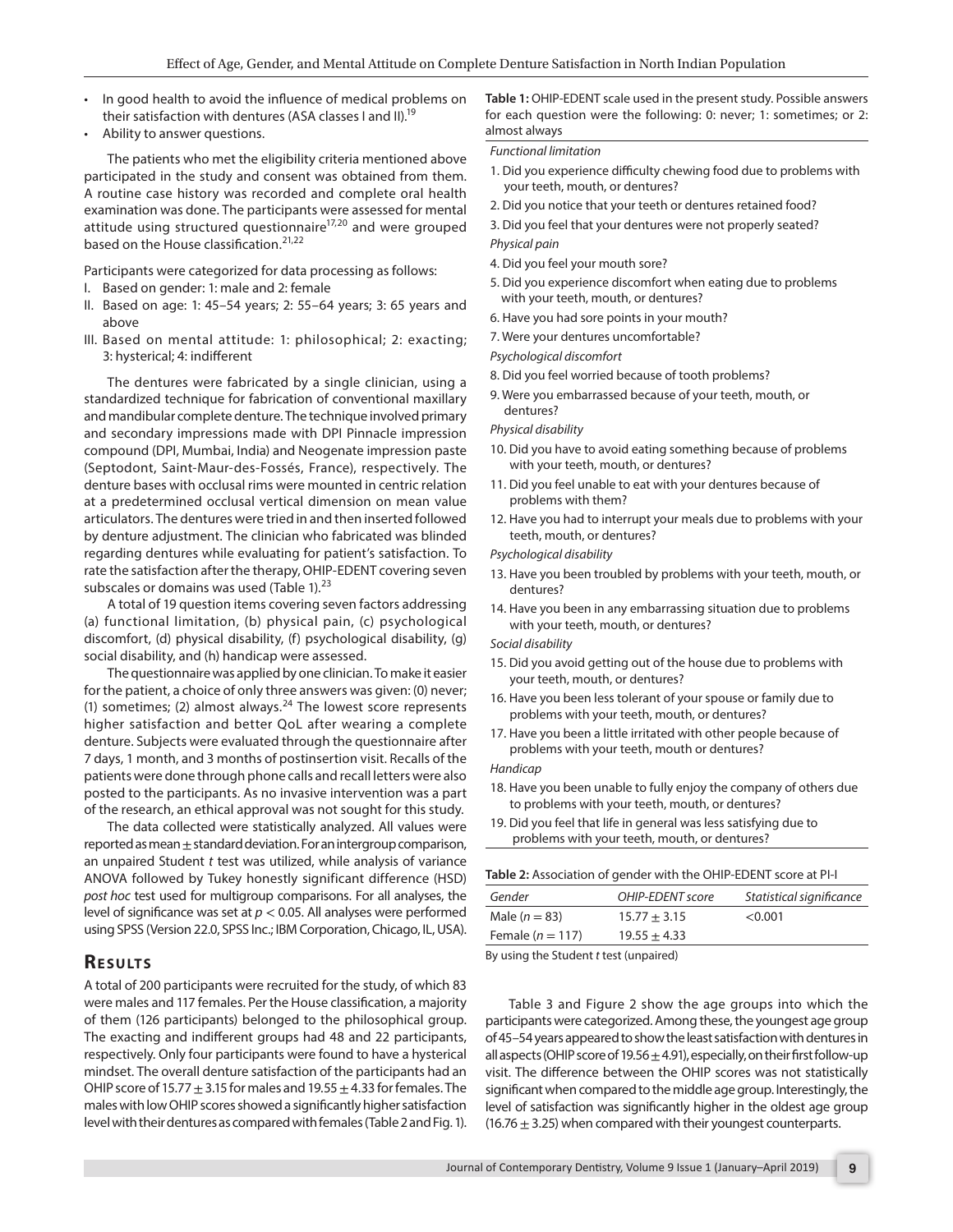

**Fig. 1:** Correlation of gender with the OHIP-EDENT score at PI-I

Based on the mental attitude, philosophical patients had the lowest OHIP-EDENT score of 15.67  $\pm$  2.02, being the most satisfied among the four categories (Table 4 and Fig. 3). But, it was not significantly different from the indifferent group who showed a comparable score of 16  $\pm$  0.75. The results also revealed that philosophical and indifferent patients were found to be more statistically satisfied with their complete denture than exacting and hysterical patients. The hysterical group was the least satisfied with an OHIP-EDENT score of  $23.25 \pm 2.21$ .

When looking at the time elapsed after denture insertion, the OHIP-EDENT score significantly reduced from the first postinsertion (PI) visit held at 7 days, and, subsequently, at the second and the third visit held after 1 month and 3 months, respectively (Table 5 and Fig. 4).

# **Dis c u s sio n**

The aim of this study is to find any relationship, if exists, between the patient's complete denture satisfaction with age, gender, and mental attitude. The sample number was decided based on previous studies.<sup>18</sup> First, a questionnaire<sup>20</sup> was completed to judge the mental attitude of the patient with routine history and clinical examination. All the subjects were then evaluated for the complete denture satisfaction level with the help of another questionnaire (OHIP-EDENT) which was filled during the 7th day, 1-month, and 3-month postinsertion visit.

The results of the present study showed that the overall satisfaction with dentures was significantly higher for male patients than females, which is in accordance with the findings of Taylor and Doku<sup>25</sup> who observed that male patients were more satisfied with dentures than females. Singh et al.<sup>26</sup> reported that male patients showed more



**Fig. 2:** Correlation of age with the OHIP-EDENT score at PI-I

satisfaction with their complete dentures in mastication, appearance, speech, and health. Our results were contrary to the findings of  $Berg<sup>27</sup>$  and Jonkman et al.<sup>28</sup> who reported that age or gender did not demonstrate a correlation with denture satisfaction.

The oldest age group in our study proved to be the most satisfied group among all. The results are in line with the findings of Weinstein et al.<sup>29</sup> who observed that the age group of 70 and older was the most satisfied among all the age groups. This finding may be correlated that the older population have an overwhelming desire for satisfaction at all level of function in their daily life. Another reason may be that they feel hesitant in reporting to the clinician repeatedly and try to adjust with the minor problems.<sup>30</sup> Mantecchini et al.<sup>31</sup> in their study of stereognosis in edentulous subjects found that stereognostic ability is poor in older subjects than younger ones. The subjects having poorer stereognostic ability showed more satisfaction than those having the better stereognostic ability.

The results of the present study revealed that patients with philosophical and indifferent mental attitude were found to be more satisfied as compared to those with an exacting or hysterical mindset. Any individual who is frequently depressed, overtly emotional, excessively worrying, having greater tendency to complain about his/her denture has been found to have a high neuroticism score which was quoted by Nairn and Brunello.<sup>32</sup> Fouda et al.<sup>33</sup> reported a significant relationship between high neuroticism scores and patient dissatisfaction. Nairn et al.<sup>32</sup> using the Cornell Medical Index (CMI) found that patients who scored higher for neuroticism were more difficult to satisfy and had more complains. Ozdemir<sup>34</sup> reached to the conclusion that significantly low satisfaction scores were found with the group of patients with

| Age       | OHIP-EDENT score        | Statistical significance | $1/2**$ | $1/3**$ | $7/3**$ | $1/3**$   |
|-----------|-------------------------|--------------------------|---------|---------|---------|-----------|
| $1(n=62)$ | $19.56 + 4.91 < 0.001*$ |                          | 0.144   | < 0.001 | 0.099   | $<$ 0.001 |
| $2(n=66)$ | $17.83 + 4.29$          |                          | >0.05   |         | >0.05   |           |
| $3(n=72)$ | $16.76 + 3.25$          |                          |         |         |         |           |

\* By using multigroup comparisons (analysis of variance—ANOVA) \*\*By using the Student *t* test (unpaired)

Tukey HSD *post hoc* test

Group 1 vs Group 2: Diff = −1.7300, 95% CI = −3.4692 to 0.0092, *p* = 0.0516 Group 1 vs Group 3: Diff = −2.8000, 95% CI = −4.5038 to −1.0962, *p* = 0.0004 Group 2 vs Group 3: Diff = −1.0700, 95% CI = −2.7458 to 0.6058, *p* = 0.2895

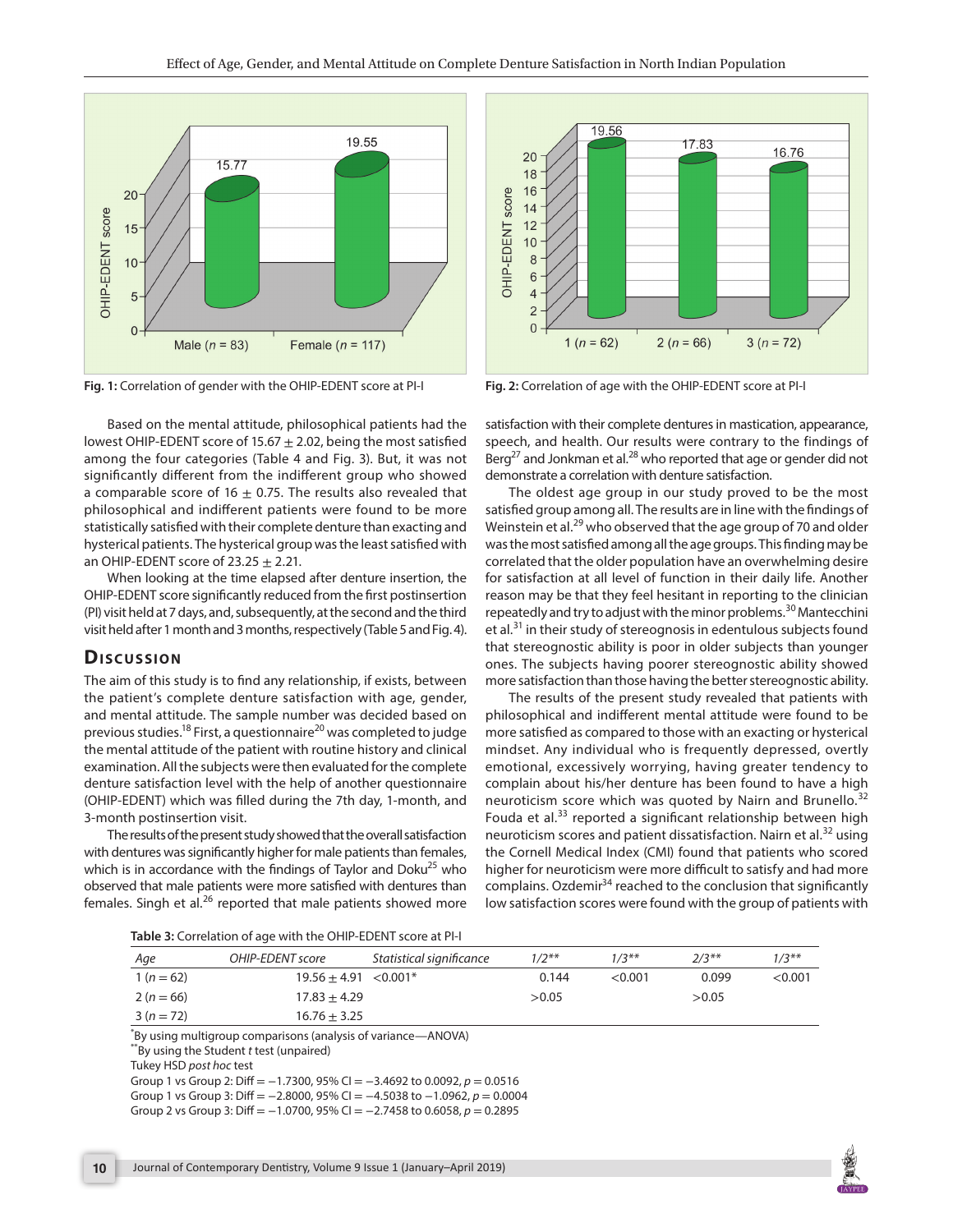| МA           |                  | OHIP-EDENT score Statistical significance | $P/E^{**}$ | $P/I^{**}$ | $P/H**$ | $E/I^{**}$ | $E/H**$ | $I/H^{**}$ |
|--------------|------------------|-------------------------------------------|------------|------------|---------|------------|---------|------------|
| $P(n = 126)$ | $15.67 \pm 2.02$ | $< 0.001*$                                | < 0.001    | 0.451      | < 0.001 | < 0.001    | 0.273   | < 0.001    |
| $E(n = 48)$  | $24.52 \pm 2.21$ |                                           |            | >0.05      |         |            |         |            |
| $1(n=22)$    | $16 \pm 0.75$    |                                           |            |            |         |            |         |            |
| $H(n=4)$     | $23.25 \pm 2.21$ |                                           |            |            |         |            |         |            |

| <b>Table 4:</b> Correlation of mental attitude with the OHIP-EDENT score at PI-I |  |
|----------------------------------------------------------------------------------|--|
|----------------------------------------------------------------------------------|--|

\* By using multigroup comparisons (analysis of variance—ANOVA)

\*\*By using the Student *t* test (unpaired)

Tukey HSD *post hoc* test

Group 1 vs Group 2: Diff = 8.8500, 95% CI = 7.9812–9.7188, *p* = 0.0000

Group 1 vs Group 3: Diff = 0.3300, 95% CI = −0.8535 to 1.5135, *p* = 0.8881

Group 1 vs Group 4: Diff = 7.5800, 95% CI =  $4.9787-10.1813$ ,  $p = 0.0000$ 

Group 2 vs Group 3: Diff = −8.5200, 95% CI = −9.8387 to −7.2013, *p* = 0.0000

Group 2 vs Group 4: Diff = −1.2700, 95% CI = −3.9356 to 1.3956, *p* = 0.6058 Group 3 vs Group 4: Diff = 7.2500, 95% CI = 4.4659−10.0341, *p* = 0.0000



**Fig. 3:** Correlation of mental attitude with the OHIP-EDENT score at PI-I

**Table 5:** Correlation of denture postinsertion (PI) visit with the OHIP-EDENT score

| Denture adjustment | OHIP-EDENT score | Statistical significance |
|--------------------|------------------|--------------------------|
| $Pl-1 (n = 200)$   | $17.98 \pm 4.30$ | 1 PI vs 2PI              |
|                    |                  | < 0.001                  |
| $Pl-2 (n = 200)$   | $13.03 + 3.65$   | 2 PI vs 3PI              |
|                    |                  | < 0.001                  |
| $PI-3(n = 200)$    | $9.29 + 2.53$    | 1 PI vs 3PI              |
|                    |                  | < 0.001                  |

\* By using multigroup comparisons (analysis of variance—ANOVA), results are also found to be highly significant ( $p < 0.001$ )<br>\*\*Comparison by using Student *t* test (unpaired) individually between

groups

Tukey HSD *post hoc* test

```
Group 1 vs Group 2: Diff = −4.9500, 95% CI = −5.7883 to −4.1117,
```
 $p = 0.0000$ 

Group 1 vs Group 3: Diff = −8.6900, 95% CI = −9.5283 to −7.8517,  $p = 0.0000$ 

Group 2 vs Group 3: Diff =−3.7400, 95% CI =−4.5783 to −2.9017, *p*= 0.0000

stress-sensitive characteristics in their personalities, once again supporting the results of this study. Patient's satisfaction has been recorded by different authors at the time of insertion<sup>35</sup> of dentures or after varying periods of use.<sup>36,37</sup>



**Fig. 4:** Correlation of postinsertion visit with the OHIP-EDENT score

The clinical significance of this study lies in anticipating the denture satisfaction and, thus, the overall prognosis of complete denture treatment correlating it with age, gender, and mental attitude of the patient. But, this study has certain limitations regarding the small sample size to generalize the facts in a huge population. Besides, longer follow-up evaluation of complete denture is required to study denture satisfaction. Other methods of evaluating denture satisfaction can be used for comparing results.

### **CONCLUSION**

To conclude, males were found to be more satisfied with their dentures as compared to females. The youngest age group of 45–54 years showed the least satisfaction with dentures, while the oldest group was the most satisfied one. Based on the mental attitude, philosophical patients were the most satisfied with their dentures among the four categories. Within limitations, it could be said that factors like gender, age, and mental attitude of the patient do have an influence on overall satisfaction with complete denture eventually affecting the prognosis of the treatment rendered. This study encourages further studies with a larger sample size, with longer follow-up evaluation in different regions.